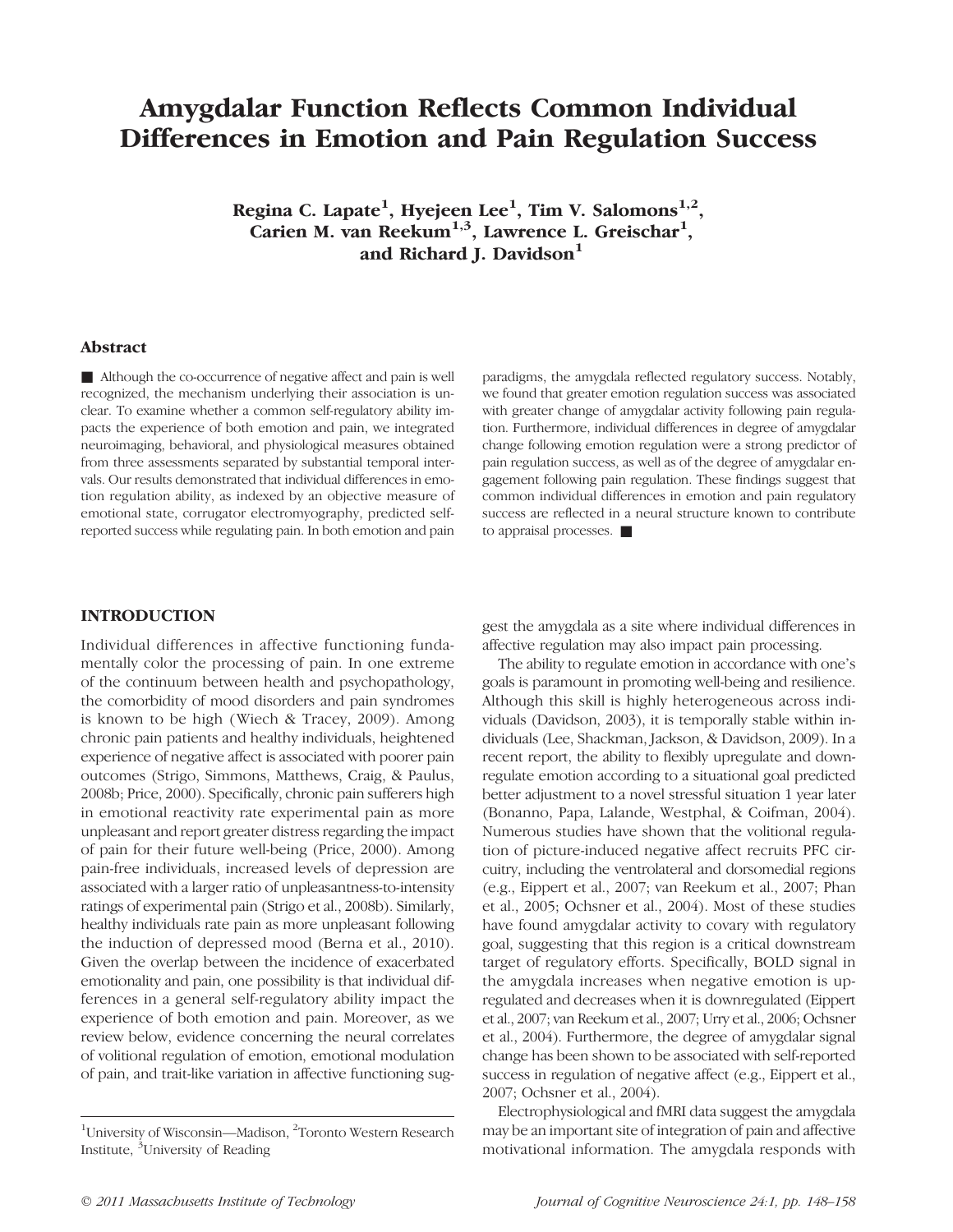greater activation to nociceptive stimuli of different modalities (Dube et al., 2009; Peyron et al., 2007; Bornhovd et al., 2002; but see also Petrovic, Carlsson, Petersson, Hansson, & Ingvar, 2004), where the degree of activation is associated with subjective pain ratings (Peyron et al., 2007; Bornhovd et al., 2002). Regarding its function, poor spatial coding of nociceptive stimuli suggests that the amygdala does not subserve sensory discrimination (Neugebauer, Li, Bird, & Han, 2004; Bernard, Huang, & Besson, 1992). Rather, the amygdala has been shown to mediate the emotional modulation of spinal nociceptive responses to painful electrical stimuli (Roy, Piche, Chen, Peretz, & Rainville, 2009). Furthermore, amygdalar responses to pain are augmented among depressed individuals (Strigo, Simmons, Matthews, Craig, & Paulus, 2008a) and in individuals who report increases in pain unpleasantness following a depressed mood induction (Berna et al., 2010). Together, these studies point to the amygdala as a site where individual differences in affective disposition may also influence pain processing.

A large corpus of data indicates that individual differences in vulnerability to mood and anxiety disorders are associated with dysregulated amygdalar responding during emotion-inducing paradigms (Drabant, McRae, Manuck, Hariri, & Gross, 2009; Etkin et al., 2004). We have demonstrated that the magnitude of BOLD response in the amygdala to a fearful stimulus is stable over time ( Johnstone et al., 2005), suggesting that individual differences in

amygdalar reactivity are trait-like. In addition, the extent of negative affect experienced over a month correlates with the degree of amygdalar activation to subliminally presented emotional stimuli a year later (Barrett, Bliss-Moreau, Duncan, Rauch, & Wright, 2007). Trait anxiety and habitual usage of reappraisal also closely predict amygdalar responses to fearful faces (Drabant et al., 2009; Etkin et al., 2004). Collectively, these data suggest functioning of the amygdala, a key target of regulatory attempts during emotion regulation paradigms, reliably reflects trait-like individual differences in affective disposition.

To test whether individual differences in emotion regulation success predict pain regulation success, we tested the same individuals three times over an approximately 3-year period (see Figure 1). Individuals came to the laboratory twice to participate in voluntary emotion regulation tasks, one in which peripheral physiological data were collected (Session 1) and one wherein neuroimaging data were collected (Session 2). Individuals returned a third time to the laboratory to participate in a voluntary pain regulation task when neuroimaging, peripheral physiological, and behavioral data were collected (Session 3). We hypothesized that individuals with greater ability to regulate negative emotion would also be more successful when regulating their responses to painful stimuli. Given that affect regulation and the emotional modulation of pain both target the amygdala, we further hypothesized that changes in amygdalar activity following regulation



Figure 1. The time line and design of the emotion and pain regulation sessions. Participants initially came to the laboratory for two emotion reappraisal sessions, run on average 1.3 years apart, where they were instructed to either decrease or increase their emotional responses to negative pictures by imagining a better or worse outcome associated with them. The regulation instruction was presented 4 sec after picture onset, and participants were instructed to continue to regulate their emotional responses until they received an instruction to relax. Corrugator EMG was recorded continuously throughout Session 1, and BOLD fMRI was recorded during Session 2. Approximately 2.9 years after Session 1 of emotion regulation, participants returned to the laboratory for a similar paradigm where they were asked to regulate their responses to painful stimuli. After 4 sec of uninstructed pain, participants were asked to either increase or decrease their responses to the pain by imagining it represented either a negative or a more positive outcome in terms of their health or well-being. Pain unpleasantness ratings were acquired after each trial, whereas BOLD fMRI and heart rate were recorded continuously. Representative negative images were retrieved from commons.wikimedia.org/wiki/File: Kiuruvesi railway accident.jpg and commons.wikimedia.org/wiki/File:Mother\_consoles\_daughter\_after\_rocket\_attack.jpg on July 22, 2011.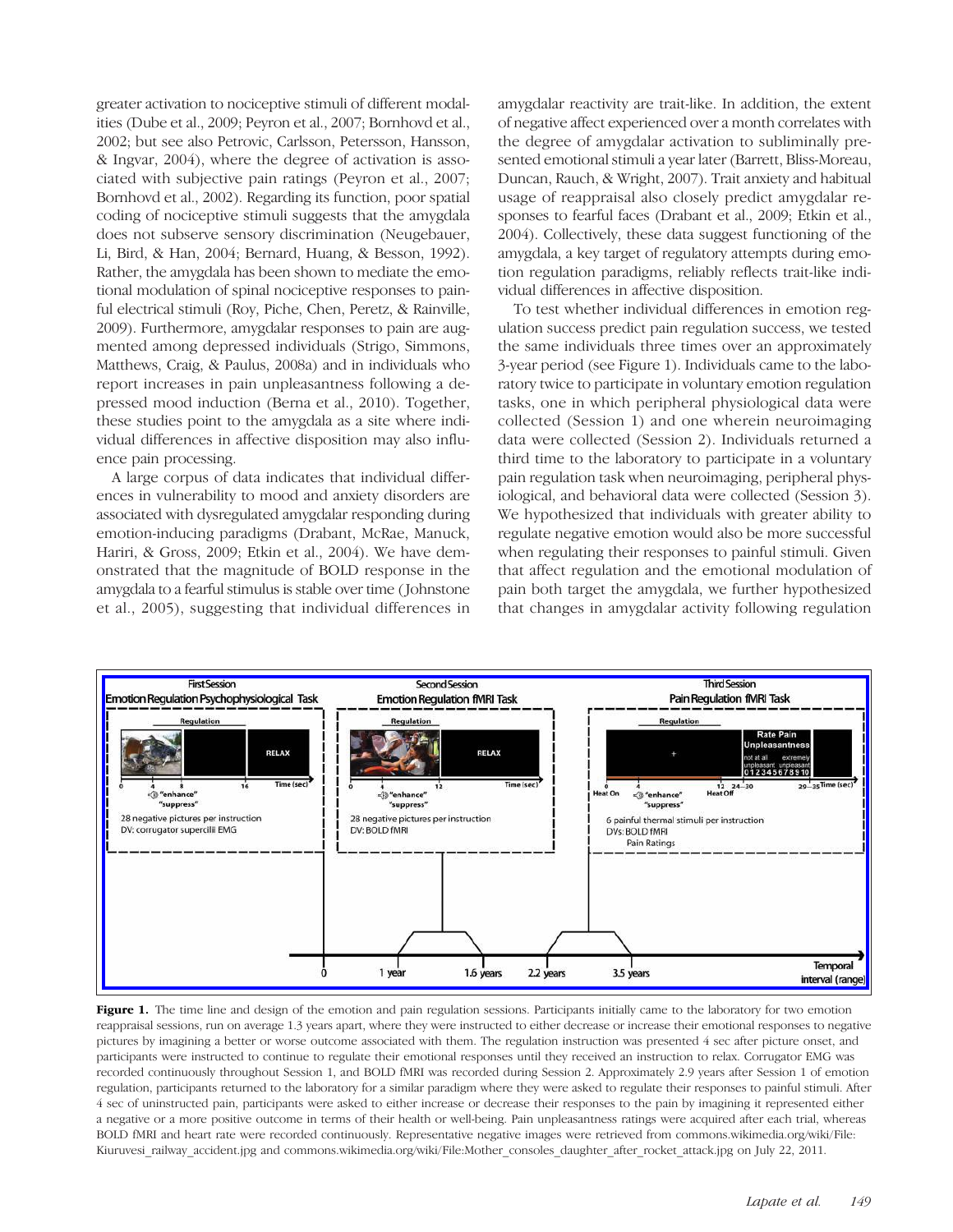would reflect individual differences in regulatory success in both emotion and pain domains.

As individual differences in emotion regulation have been shown to be stable over time (Lee et al., 2009), in this longitudinal study, we conducted the psychophysiological (first) and the neuroimaging (second) emotion regulation sessions on average 1.3 years apart, whereas the pain regulation session (third) took place 2.9 years following the psychophysiological emotion regulation session. Participants used cognitive reappraisal as the strategy to modify their responses to negative visual stimuli in both emotion regulation sessions and to nociceptive thermal stimuli in the pain regulation session (Figure 1). Cognitive reappraisal involves voluntarily changing the meaning of an emotion-eliciting event according to a regulatory goal (Gross, 1998) and has been widely demonstrated to alter the experience of emotion, manifested by changes in subjective ratings, facial expression (Gross, 1998), and peripheral physiological output ( Jackson, Malmstadt, Larson, & Davidson, 2000). In all three sessions, participants were instructed to either decrease ("suppress") or increase ("enhance") their emotional responses to the aversive stimuli by imagining a better or worse outcome associated with them.

To maximize our ability to detect amygdalar changes following regulation, regulatory success was computed as the difference score between responses in the enhance and suppress conditions. A larger score, therefore, indicates a greater ability to volitionally regulate responses to the aversive stimuli (Bonanno et al., 2004). The adoption of this difference score approach between two active conditions also allows us to control for effort expended during regulation, which has often been confounded in studies that included a passive control condition only (cf. Urry et al., 2006). Corrugator supercilii facial EMG, a well-validated index of emotional state (Lang, Greenwald, Bradley, & Hamm, 1993) that also provides a highly reliable estimate of individual differences in emotion regulation (Lee et al., 2009), was collected during the first emotion regulation session, whereas BOLD fMRI was collected during the second emotion regulation session. During the pain regulation session, we collected BOLD fMRI and pain unpleasantness ratings. Heart rate data were also available for a subset of participants, which were used to further validate the unpleasantness ratings as an index of regulatory success of the pain experience (Rainville, Bao, & Chretien, 2005).

First, we tested the hypothesis that greater emotion regulation success predicted greater pain regulation success by examining whether changes in corrugator EMG collected during the psychophysiological emotion regulation session predicted changes in self-reported pain unpleasantness during the pain regulation session. Second, we tested whether both emotion regulation and pain regulation success were associated with change in amygdalar activity and whether the neural correlates of regulatory success in the amygdala were consistent across modalities.

Third, we investigated the commonality of skill across pain and emotion regulation paradigms at the neural level using an individual differences approach; specifically, we tested whether emotion regulation success measured by corrugator EMG predicted degree of amygdalar change during pain regulation. Finally, we tested whether individual differences in the degree of amygdalar change following emotion regulation predicted the degree of amygdalar change following the volitional regulation of pain as well as pain regulation success.

## METHODS

#### **Participants**

We recruited 24 right-handed men (mean age = 22 years,  $SD = 2.1$  years, range = 21–28 years) from a larger longitudinal study ( $n = 56$ ) of the neural correlates of successful emotion regulation (Lee, Heller, van Reekum, Nelson, & Davidson, 2010) for a pain regulation session to verify whether the stability of emotion regulation skill would also extend to the domain of pain processing. We excluded data of two participants because of image artifact caused by excessive field inhomogeneity in the scanner (both in the pain regulation session) and one participant because of excessive noise in his corrugator data (in the psychophysiological emotion regulation session). As we were interested in the relationship between emotion regulation and pain regulation, we only analyzed data of participants who showed evidence of regulation in both emotion and pain paradigms, defined as a non-negative value in the (enhance–suppress) subtractions in both corrugator EMG and pain unpleasantness ratings, respectively. Seventeen participants met this criterion, hence constituted the final sample retained for the current investigation. The University of Wisconsin-Madison Social and Behavioral Health Sciences Institutional Review Board approved all three studies. All participants provided informed consent and were paid for participation.

#### Stimuli

#### Emotion Regulation Sessions 1 and 2

Two sets of 84 negative and 42 neutral pictures were selected from the International Affective Picture System (Lang, Bradley, & Cuthbert, 1999) based on the normative ratings of valence and arousal (see Supplementary Data for additional details). The assignment of Sets 1 and 2 to the psychophysiological and neuroimaging emotion regulation sessions was counterbalanced across participants.

#### Pain Regulation Session

Painful heat was delivered to the nondominant left forearm using a thermal stimulator (TSA-II; Medoc Advanced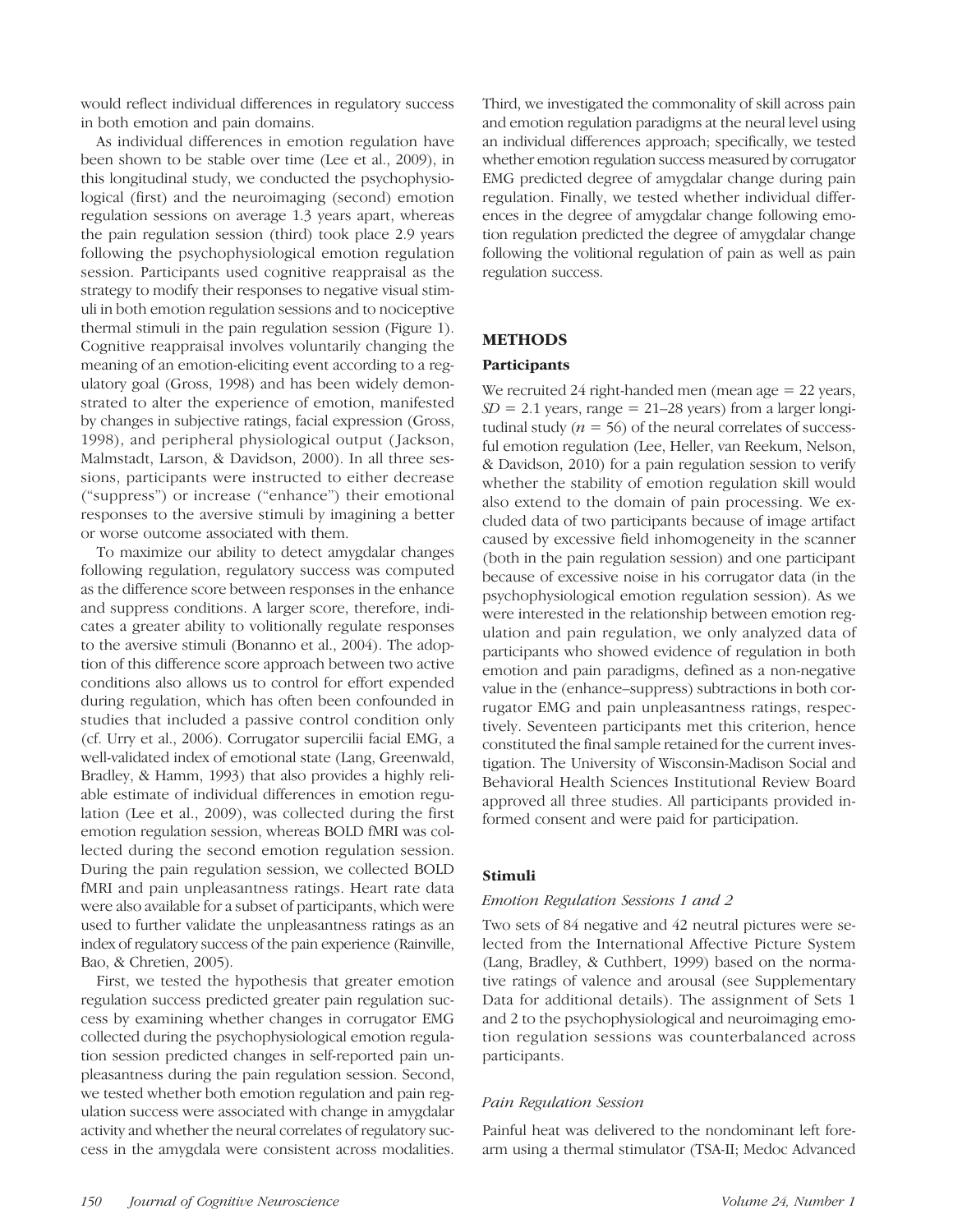Medical Systems, Haifa, Israel) and a  $30 \times 30$  mm MRIcompatible Peltier device. A level of pain rated as "8 out of 10" was chosen for each subject (see Supplementary Data). The maximum temperature used could not exceed 49°C, and participants were excluded if their nociceptive thermal stimulus was less than 46°C. Participant-tailored temperatures were not correlated with either emotion or pain regulation success (see Supplementary Data).

#### Procedure

## Emotion Regulation Sessions

During the suppress condition, participants decreased their emotional response to a negative picture by reappraising it as less negative (e.g., imagining that a picture of a car accident was a movie where nobody was hurt). In the enhance condition, participants increased their emotional response by reappraising the image as more negative (e.g., imagining the car accident resulted in casualties). Note that the imagined outcomes adopted during reappraisal in emotion and pain regulation paradigms were experimenter-cued but participant-chosen, such that participants could reappraise the meaning of the experimental stimuli by using the outcome they found most effective, as long as it was stimulus-based. Participants maintained their initial response on some trials (data used in a control analysis to disentangle the contributions of enhance vs. suppress in the commonality of regulatory success investigated here; see Supplementary Data).

Emotion regulation session 1. Following a 1-sec fixation cross, pictures were presented for 8 sec, with an intertrial interval (ITI) of 12 sec (Figure 1). Four seconds after the onset of negative pictures, participants were asked to regulate their emotional response. Participants regulated until receiving a cue to relax, at Second 16. Corrugator EMG was continuously acquired according to published guidelines (Tassinary, Cacioppo, & Geen, 1989).

Emotion regulation session 2. Following a 1-sec fixation cross, pictures were presented for 12 sec, with an average ITI of 7.41 sec (5.1–9.9 sec; see Figure 1). Regulation instruction was delivered 4 sec after the onset of negative pictures. Participants regulated for 8 sec.

## Pain Regulation Session

Participants were familiarized with the thermal stimulation in the fMRI environment by undergoing a simulation session in a mock scanner. During this session (usually 1 day before the scanning session), we established the temperature used for testing. Next, participants practiced suppressing and enhancing their responses to pain. In the suppress condition, participants imagined the heat represented a good outcome (e.g., the pain from a hot tub). In the enhance condition, they imagined the heat represented

a threat to their life and well-being (e.g., the pain resulting from a fire). On certain trials, they were asked to respond to the pain as they normally would (data used in a control analysis to disentangle the contributions of enhance vs. suppress in the commonality of regulatory success investigated here; see Supplementary Data).

On the day of the MRI session, a photoplethysmograph transducer was attached to the third finger of the nondominant hand to acquire pulse oxymetry throughout the experiment (for heart rate data acquisition and processing, see Supplementary Data). Pupil diameter was monitored to verify equivalent levels of engagement across the two active regulatory conditions (e.g., Urry et al., 2006; see Supplementary Data). During the task, eighteen 12-sec thermal stimulations were delivered (see Figure 1). Four seconds after stimulus onset, participants were asked to enhance, maintain, or suppress their response using the reappraisal strategies they had previously practiced. Nine seconds  $(\pm 3 \text{ sec})$  after stimulus offset, participants rated pain intensity and unpleasantness on 11-point Likert scales (0 represented not at all intense/unpleasant and 10 represented most intense pain imaginable/extremely unpleasant). Rating screens were on for 5 sec and were separated by a 1-sec interval. As intensity ratings were not significantly affected by regulatory instruction, they are not discussed further. A 30-sec ITI  $(\pm 3 \text{ sec})$  followed.

## Data Processing and Analysis

## Emotion Regulation Session 1

Corrugator EMG. Corrugator EMG data were continuously acquired with a gain of 10,000 using SAI Bioelectric amplifiers, which were calibrated before the start of each session. These data were high-pass filtered at 1 Hz and low-pass filtered at 400 Hz. An Fast Fourier Transform in 0.5-sec Hamming windowed chunks yielded power density values  $(\mu V^2/Hz$  for the 45- to 200-Hz EMG band) from artifact-free data. Values were log-transformed to correct for skewness and baseline-corrected by subtracting the averaged corrugator power from 1 sec preceding the onset of each trial. Corrugator power was averaged 4– 16 sec after picture onset (i.e., following regulation instruction), as we have found corrugator EMG responses to be long-lasting following instruction to regulate (Supplementary Figure 1). Emotion regulation success was computed by subtracting corrugator responses in the suppress condition from responses in the enhance condition.

## Pain Regulation Session

Pain unpleasantness ratings. Pain unpleasantness ratings across the 18 trials were inspected, and extreme values (i.e., data points higher or lower than three times the interquartile range) were identified as outliers and removed on a subject-by-subject basis, resulting in the discarding of 2.28% of trials. Pain regulation success was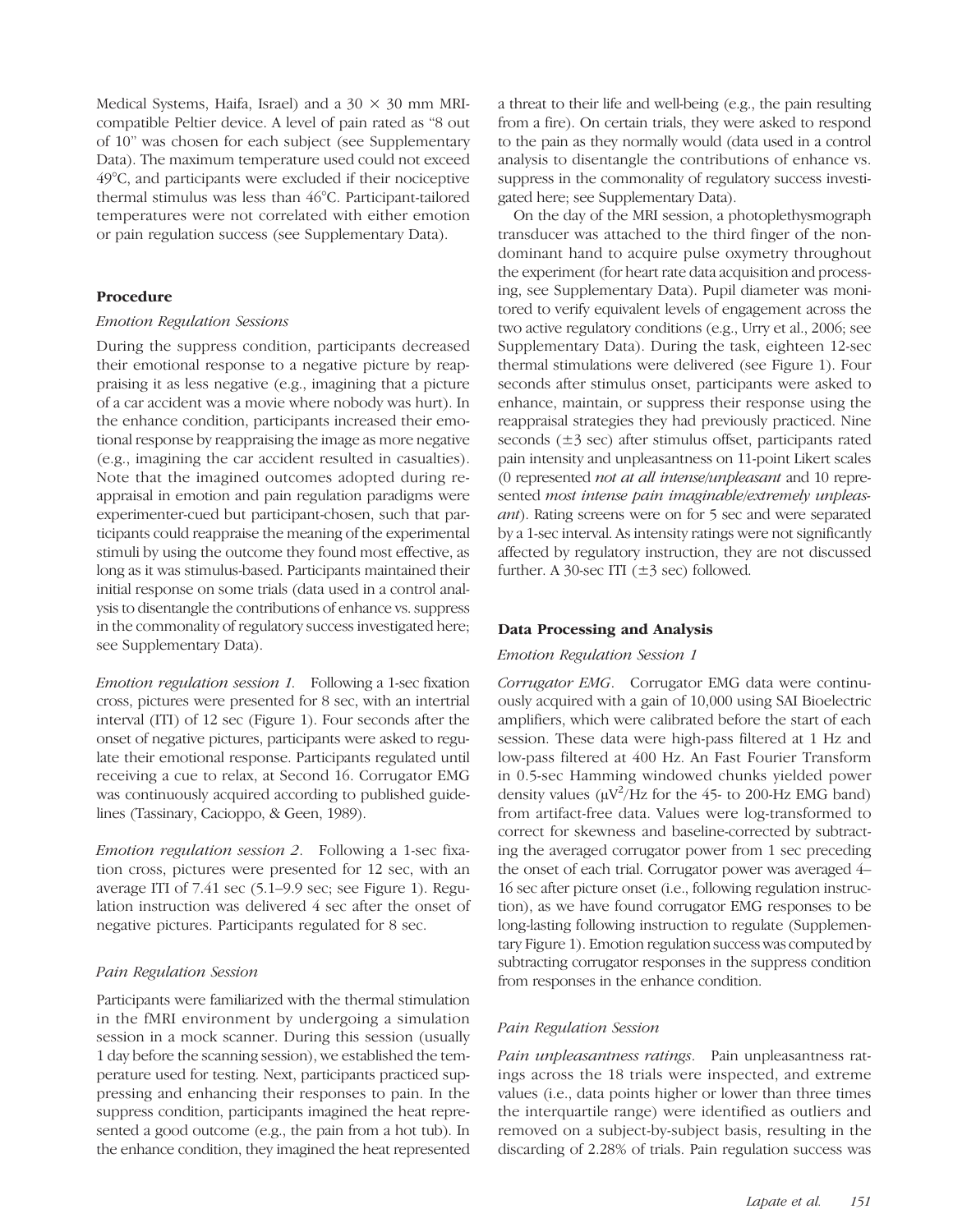operationalized as the ratings difference between the enhance and suppress conditions.

## Emotion Regulation Session 2 and Pain Regulation Session

Imaging acquisition and statistical analyses. Functional and anatomical data were acquired with a 3.0-T GE scanner (GE Medical Systems, Waukesha, WI) using a quadrature head coil. High-resolution T1-weighted images were acquired for anatomical localization of functional activity (three-dimensional T1-weighted inversion recovery fast gradient-echo, matrix =  $256 \times 256$ , field of view =  $240 \times 240$  mm, 124 axial slices, slice thickness = 1.1 mm). After the anatomical images were collected, functional images were acquired sagittally using whole-brain EPI, with 30 slices of 4 mm of thickness (1-mm interslice gap, echo time = 30 msec, repetition time = 2 sec, flip angle =  $90^{\circ}$ , field of view =  $240 \times 240$ , matrix =  $64 \times 64$ ).

Emotion regulation and pain regulation neuroimaging data were preprocessed and analyzed using FEAT (Woolrich, 2008; FMRIB Software Library, www.fmrib.ox.ac.uk/fsl; Smith et al., 2004). Preprocessing steps included high-pass filtering at 100 sec, FILM correction for autocorrelation in the BOLD signal, motion correction using MCFLIRT, and creation of a confound matrix of points of outlier intensity changes left uncorrected by MCFLIRT to be used as regressors of noninterest in the analyses, thus removing movementconfounded activation. Data were smoothed at 5 mm using a Gaussian blur. Functional and structural data were registered to standardized space (Montreal Neurological Institute [MNI]) using FNIRT. In both neuroimaging paradigms, regressors for the 8 sec of the enhance and suppress conditions were derived by convolving each event with a canonical hemodynamic response function  $(\gamma)$  at the single-subject general linear model. As discussed in Introduction, to maximize our ability to detect amygdalar changes following regulation as well as to control for effort during regulation, the primary contrast of interest consisted of the difference in BOLD signal between the two active emotion regulation conditions (enhance–suppress).

To determine whether changes in the amygdala reflected regulation success in each stimulus modality, we ran a whole-brain voxelwise regression of the regulatory success on individual subjects' contrast maps for each regulation paradigm. Specifically, we regressed (1) (enhance– suppress) corrugator EMG changes on individual subjects' (enhance–suppress) contrast maps during emotion regulation and (2) (enhance–suppress) changes in pain unpleasantness ratings on individual subjects' (enhance–suppress) contrast maps during pain regulation.

All regressions were run using a mixed-effects model (FLAME). Automatic outlier deweighting was run on a voxelwise basis (Woolrich, 2008). Correction for multiple comparisons for the whole-brain voxelwise regressions was performed by using Gaussian random field theory at the cluster level, at  $z > 1.65$ ,  $p < 0.01$ . We extracted pa-

rameter estimates from the neural correlates of pain regulation success within the amygdala as defined by the Jüelich probabilistic atlas at 50% threshold (Amunts et al., 2005). To determine whether there was spatial overlap of amygdalar clusters obtained following the voxelwise regression of regulatory success in emotion and pain paradigms, we took a logical "and" conjunction approach by taking the minimum  $z$  value of the cluster-corrected  $z$  maps associated with regulatory success in each paradigm (Nichols, Brett, Andersson, Wager, & Poline, 2005). All coordinates are reported in MNI space.

Paired sample  $t$  tests, correlations, and regression models were run using SPSS version 16.0 (SPSS, Inc., Chicago, IL). The alpha level for all of the analyses was set to  $p < .05$ .

## **RESULTS**

#### Emotion Regulation Session: Corrugator EMG

We determined that corrugator EMG activity was significantly higher in trials wherein participants enhanced their responses to negative pictures ( $M = 0.60$ ,  $SEM = 0.10$ ) than in trials where they suppressed their responses  $(M =$ 0.13,  $SEM = 0.03$ ,  $t(16) = 5.42$ ,  $p < .001$  (Supplementary Figure 2A).

## Pain Regulation Session: Pain Unpleasantness Ratings

Participants reported more pain unpleasantness when asked to enhance their responses to the heat  $(M = 7.56)$ ,  $SEM = 0.30$ ) than when asked to suppress them  $(M =$ 6.17, SEM = 0.37),  $t(16) = 8.51$ ,  $p < .001$  (Supplementary Figure 2B).

For a subset of participants for whom we had heart rate available, we verified that heart rate was higher when participants enhanced their responses to thermal pain  $(M =$ 71.52,  $SEM = 2.85$ ) than when they suppressed them  $(M =$ 69.91,  $SEM = 2.80$ ,  $t(13) = 2.96$ ,  $p < .01$  (Supplementary Figure 2C). Given the possibility that pain unpleasantness ratings were influenced by demand characteristics, a significant correlation between changes in an autonomic nervous system index and pain unpleasantness ratings, (enhance– suppress),  $r(12) = .60$ ,  $p = .023$  (Supplementary Figure 3A), further validates self-reported unpleasantness as an index of pain regulation success.

## The Contribution of Emotion Regulation Success to Pain Regulation Success

As hypothesized, regulation success in response to negative pictures predicted regulation success in response to pain over 2 years later, such that greater change scores in corrugator EMG activity (enhance–suppress) during the emotion regulation task were associated with greater change scores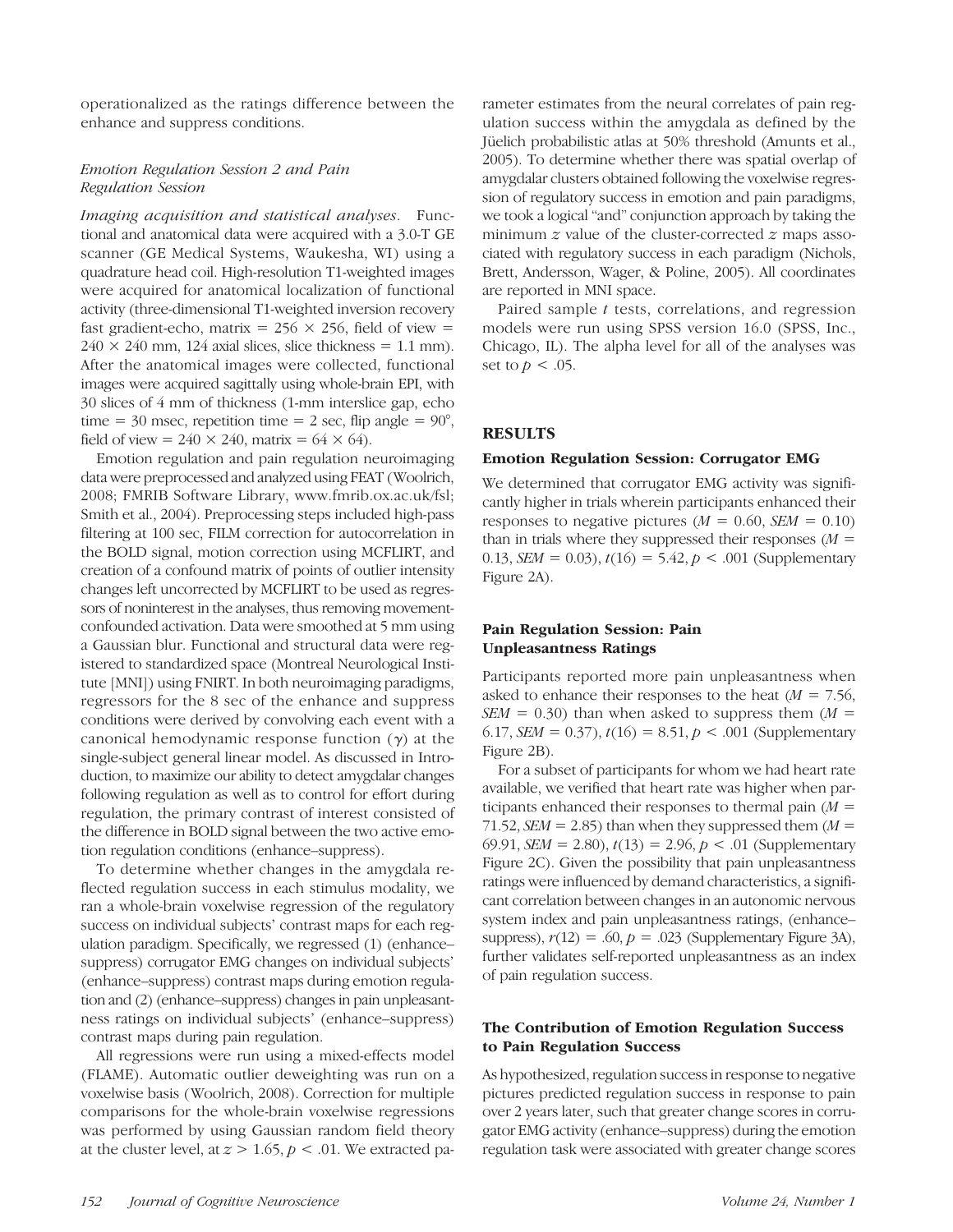

Figure 2. Emotion regulation success predicts pain regulation success over 2 years later. Correlation of participants' emotion regulation skill as indexed by the (enhance–suppress) change in corrugator EMG with their pain regulation skill measured over two years later as indexed by the (enhance–suppress) change in pain unpleasantness ratings. Correlation remains significant after removing the bivariate outlier,  $r(14) = .64, p < .007.$ 

of pain unpleasantness ratings (enhance–suppress) during the pain regulation task,  $r(15) = .66$ ,  $p = .003$  (Figure 2). This finding suggests that self-regulatory ability in emotion generalizes to the domain of pain processing.

#### Amygdalar Activity as a Neural Correlate of Emotion and Pain Regulation Success

The results of a whole-brain voxelwise correlation between change in corrugator EMG activity (enhance–suppress) and

BOLD signal for the corresponding contrast during the emotion regulation task replicated the previously demonstrated role of the amygdala: BOLD signal changes in left amygdala were significantly correlated with changes in emotion regulatory success as indexed by corrugator EMG (activation in other regions was also correlated with changes in emotion regulation success; for a complete listing, see Table 1).

Similarly, the voxelwise correlation between change in pain unpleasantness ratings (enhance–suppress) and BOLD signal for the enhance–suppress contrast during the pain regulation task across the whole brain confirmed the hypothesized role of the amygdala in pain regulation: BOLD signal changes in bilateral amygdala were significantly correlated with changes in regulatory success (for a complete listing of all regions whose activation correlated with changes in pain regulation success, see Table 2). In addition, we obtained further evidence that this bilateral amygdalar cluster was an important target of pain regulation efforts from the subset of participants for which we had heart rate data available: We observed a positive correlation between activity in this pain regulation amygdalar cluster and changes in heart rate following regulation (enhance–suppress),  $r(12) = .70$ ,  $p = .005$ (Supplementary Figure 3B).

We extracted parameter estimates of individual subjects' contrasts from the amygdalar clusters associated with regulatory success in each emotion and pain neuroimaging paradigm separately (Figure 3A–C). The results of a conjunction analysis of the amygdalar neural correlates of emotion and pain regulation success (corrected for multiple comparisons) revealed that those were two separate amygdalar clusters across the two modalities of regulation. However, consistent with our individual differences finding of common skill across these two domains, emotion regulation success assessed with corrugator EMG changes

| <b>Table 1.</b> MNI Coordinates of the Areas in the Enhance–Suppress Contrast during Emotion Regulation that Are Significantly |
|--------------------------------------------------------------------------------------------------------------------------------|
| Correlated with Successful Emotion Regulation as Indexed by (Enhance–Suppress) Corrugator EMG, Whole-brain Cluster-level       |
| Corrected for Multiple Comparisons at $z > 1.65$ , $p < .01$                                                                   |

| Brain Region                                         | Size $(mm^3)$ | Coordinates at Z Peak |                |                  |        |
|------------------------------------------------------|---------------|-----------------------|----------------|------------------|--------|
|                                                      |               | $\mathcal{X}$         | $\mathcal{Y}$  | $\boldsymbol{z}$ | Z Peak |
| L amygdala                                           | 168           | $-24$                 | $-2$           | $-32$            | 2.77   |
| L hippocampus                                        | 1232          | $-20$                 | 2              | $-30$            | 3.37   |
| L middle frontal gyrus $(BA 6)$                      | 1968          | $-46$                 | 8              | 52               | 3.30   |
| L frontal pole $(BA 10)$                             | 5944          | $-24$                 | 52             | 20               | 2.90   |
| L temporal pole                                      | 1600          | $-34$                 | 20             | $-38$            | 2.90   |
| Frontal orbital cortex (BA 25)                       | 1304          | $-12$                 | 16             | $-24$            | 2.80   |
| L precentral gyrus                                   | 1280          | $-62$                 | $\overline{2}$ | 26               | 2.77   |
| L inferior frontal gyrus (BA 44) (pars opercularis)  | 1408          | $-52$                 | 18             | 10               | 2.74   |
| L inferior frontal gyrus (BA 45) (pars triangularis) | 280           | $-56$                 | 26             | 12               | 2.68   |

 $L = left$ ;  $R = right$ .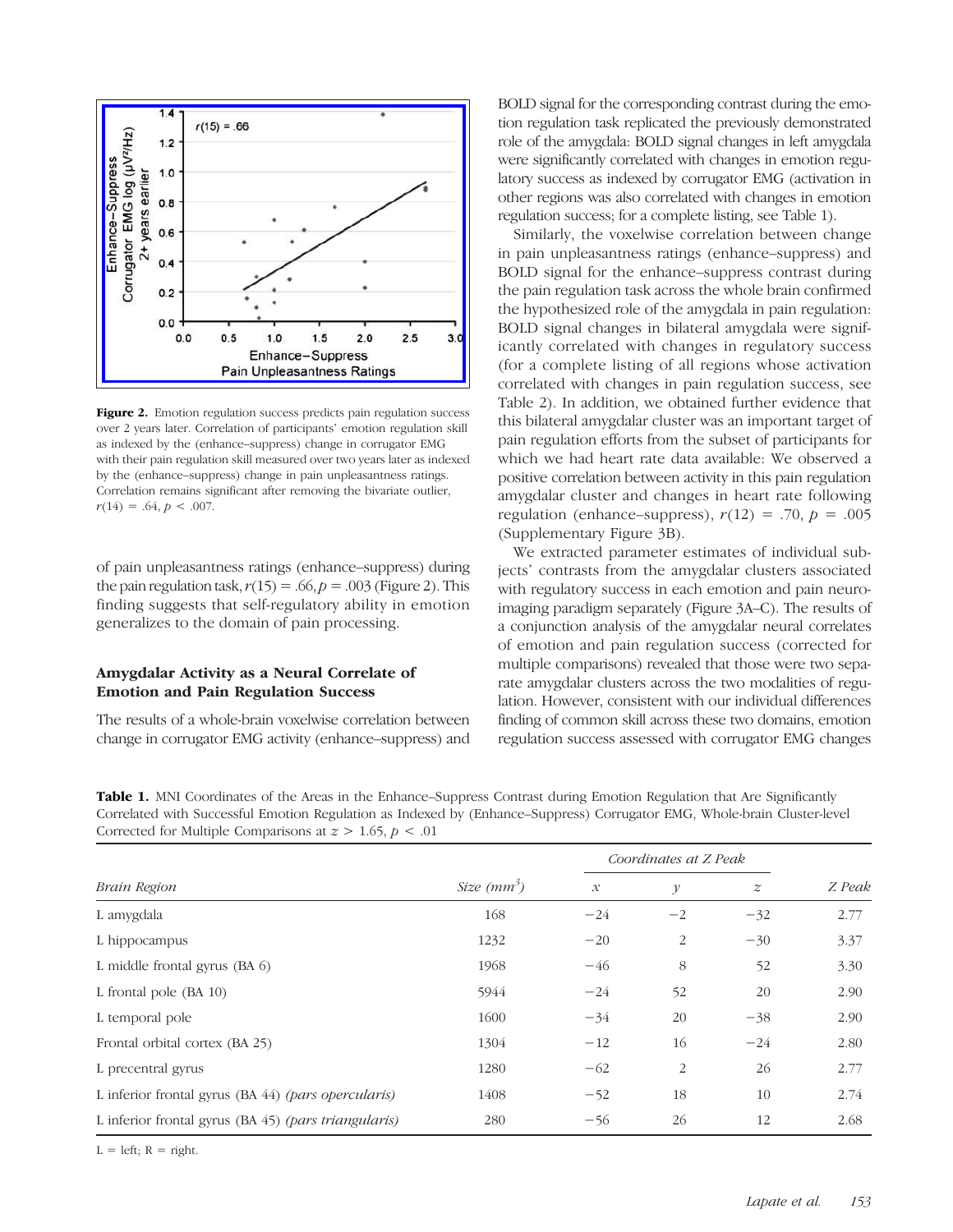Table 2. MNI Coordinates of the Areas in the Enhance-Suppress Contrast during Pain Regulation that Are Significantly Correlated with Successful Pain Regulation as Indexed by (Enhance–Suppress) Pain Unpleasantness Ratings, Whole-brain Cluster-level Corrected for Multiple Comparisons at  $z > 1.65$ ,  $p < .01$ 

|                       | Size     |               | Coordinates at<br>Z Peak |                  |         |
|-----------------------|----------|---------------|--------------------------|------------------|---------|
| Brain Region          | $(mm^3)$ | $\mathcal{X}$ | $\mathcal V$             | $\boldsymbol{z}$ | Z. Peak |
| R amygdala            | 344      | 24            | $-10$                    | $-8$             | 3.20    |
| L amygdala            | 64       | $-18$         | $-8$                     | $-20$            | 1.97    |
| R cerebellum          | 4776     | 24            | $-38$                    | $-26$            | 3.63    |
| L cerebellum          | 4552     | $-12$         | $-48$                    | $-18$            | 3.14    |
| R hippocampus         | 912      | 24            | $-12$                    | $-12$            | 3.05    |
| L hippocampus         | 664      | $-30$         | $-18$                    | $-20$            | 2.47    |
| R occipital cortex    | 864      | 14            | $-46$                    | $-8$             | 2.12    |
| L occipital cortex    | 7240     | $-4$          | $-88$                    | 18               | 3.05    |
| <b>Brainstem</b>      | 2400     | 6             | $-30$                    | $-24$            | 3.02    |
| Parahippocampal gyrus | 296      | 20            | $-24$                    | $-22$            | 2.91    |
| Thalamus              | 96       | $-2$          | $-16$                    | 4                | 2.80    |
| Pallidum              | 512      | 20            | $-10$                    | -6               | 2.79    |

 $L = left$ ;  $R = right$ .

was robustly associated with the degree of change in BOLD response in the amygdalar cluster associated with pain regulation success,  $r(15) = .56$ ,  $p = .017$  (Figure 3D). Differently put, the greater a participant's ability to regulate negative emotion based on changes in an objective index of emotional state, the greater the resulting amygdalar change observed as a function of pain regulatory goal, more than 2 years later.

Consistently, we also found that participants who showed the greatest change in the BOLD response of the amygdalar cluster associated with emotion regulation success were the ones who experienced the greatest difference in pain unpleasantness as a function of pain regulatory instruction,  $r(15) = .65$ ,  $p = .004$  (Figure 3E). In other words, a participant's magnitude of change in amygdalar activity in response to voluntarily regulating picture-induced negative emotion was tightly linked with their reported success in volitionally regulating pain 1 year later. This was further corroborated by the significant correlation between the degree of change of amygdalar activity following emotion regulation (enhance–suppress) and changes of heart rate following pain regulation instruction for the corresponding (enhance–suppress) contrast over a year later,  $r(12)$  = .61,  $p = .01$  (Supplementary Figure 3C). (For a full description of cross-paradigm associations between markers of regulatory success in emotion and pain regulation paradigms and brain activity, please see Supplementary Data and Supplementary Tables SI and SII).

Lastly, we found that individual differences in the degree of engagement of the amygdalar cluster associated with regulatory success in a picture-induced emotion regulation paradigm were a strong predictor of the degree of engagement of the amygdalar cluster associated with pain regulation success,  $r(15) = .67$ ,  $p = .003$  (Figure 3F). This means that the greater the change in amygdalar activity following volitional change of emotional responding to negative pictures, the greater the observed change in amygdalar activity following volitional regulation of thermal pain.

The contrast we adopted in our analyses, which consisted of a difference score between two active regulatory conditions (enhance–suppress), allowed us to appropriately measure amygdalar changes during reappraisal while successfully controlling for effort expended during regulation, which was indeed empirically validated by our analysis of the pupillometry data collected during pain regulation (see Supplementary Data). However, given the concern that the shared regulatory skill in emotion and pain paradigms could have been driven exclusively by the ability to either enhance or suppress negative affect, we took advantage of the passive (maintain) condition to assess the relative contributions of the enhance and suppress conditions in underlying this association. Although there were a greater number of significant relationships using (maintain–suppress) than when using (enhance–maintain) as a predictor of cross-paradigm relations, we found that the majority of such predictions were not significantly different from one another. This fact implies that both upregulation and downregulation skills contribute to the effects described here and both appear to contribute to a general self-regulatory ability (for a full description of this control analysis and the results, see Supplementary Data and Supplementary Table SIII).

#### DISCUSSION

By integrating neuroimaging, behavioral, and physiological methods in three independent assessments, we show that emotion regulation and pain regulation skills are a shared ability that is reflected in functioning of the amygdala. Specifically, greater success in voluntarily reappraising picture-induced negative emotion, as indexed by corrugator EMG, predicted greater success in reappraising heat-induced pain, as evidenced by changes in subjective ratings of pain unpleasantness and in the modulation of the activity of a bilateral amygdalar cluster during pain regulation associated with pain regulation success. Similarly, the ability to modulate the activity of the left amygdala during emotion regulation was also predictive of self-reported pain regulation success. Although these emotion and pain regulation amygdalar clusters did not spatially overlap, individual differences in the degree of modulation within these clusters were correlated across regulation paradigms. These associations were evident despite significant temporal gaps (1–3 years and more) between our assessments, which substantiate previous findings regarding the stability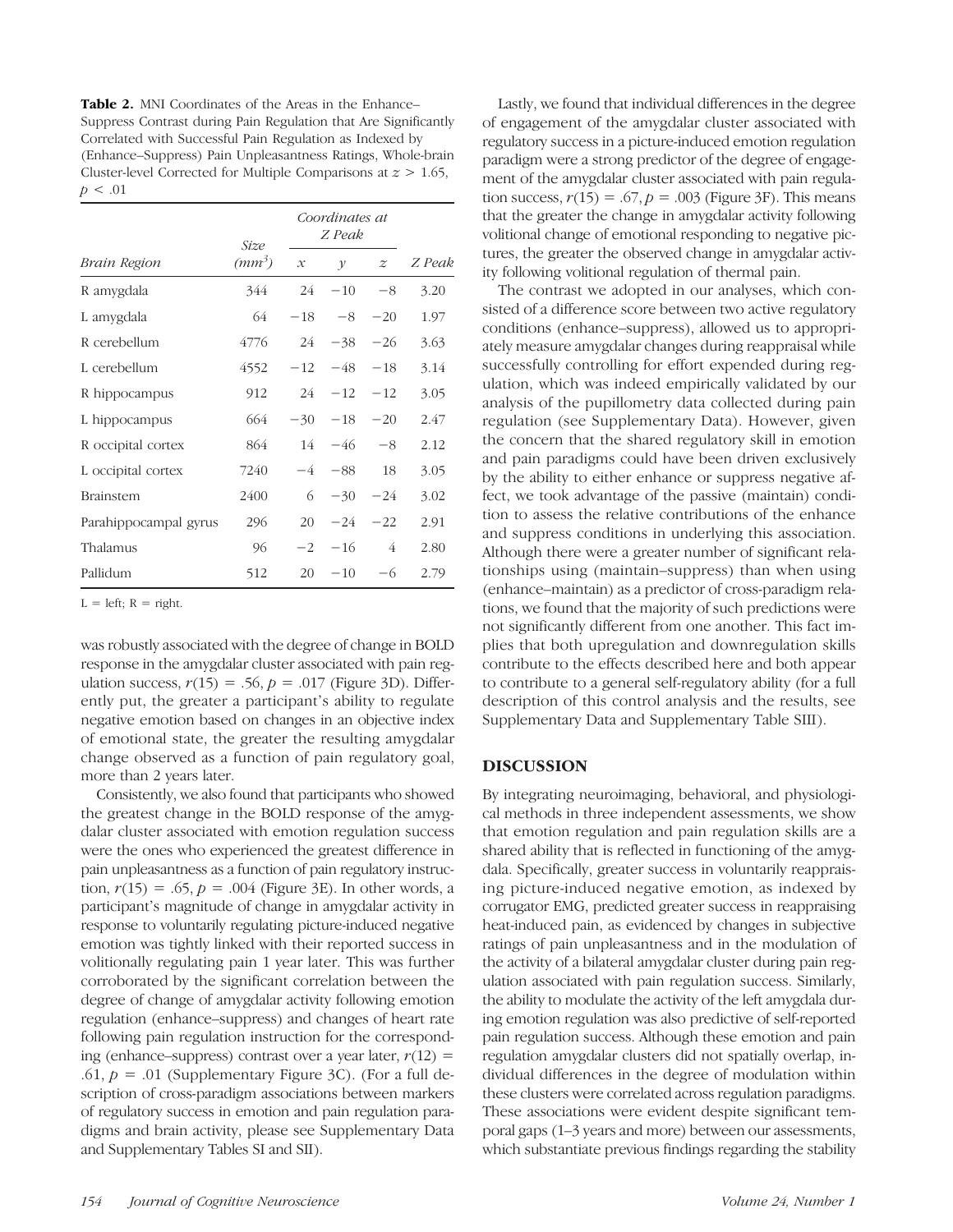

Figure 3. Amygdala reflects regulatory success in both emotion and pain regulation paradigms. (A) In red, amygdalar cluster identified by correlating changes in pain unpleasantness ratings (enhance–suppress) across individuals with the parameter estimates of the corresponding (enhance–suppress) contrast during pain regulation (whole-brain cluster-level corrected for multiple comparisons at  $z > 1.65$ ,  $p < .01$ ). In yellow, amygdalar cluster identified by correlating changes in corrugator EMG (enhance–suppress) across individuals with the parameter estimates of the corresponding (enhance–suppress) contrast during emotion regulation (whole-brain cluster-level corrected for multiple comparisons at  $z > 1.65$ ,  $p < .01$ ). The outline in blue demarks the area with at least 50% probability of belonging to the amygdala (Amunts et al., 2005). (B) The scatterplot of the pain regulation statistical map shown in A, collapsed across right and left amygdalae. (C) The scatterplot of the emotion regulation statistical map shown in A, for the left amygdala. (D) Corrugator EMG during emotion regulation as a function of amygdalar activation during pain regulation, over 2 years later. (E) Changes in pain unpleasantness during pain regulation as a function of degree of change in the amygdala during emotion regulation, measured over a year earlier. (F) Amygdalar changes following emotion regulation as a function of amygdalar changes following pain regulation, measured over a year later.

of individual differences in emotion regulation (Davidson, 2003; Lee et al., 2009).

Our results point to a previously unreported commonality between emotion regulatory and pain regulatory success. Prior evidence stemming from various fields has highlighted the frequent co-occurrence of pain and negative affect (Wiech & Tracey, 2009; Neugebauer et al., 2004; Price, 2000). Negative affect deeply permeates both psychopathological and pain states (Rainville et al., 2005; Price, 2000), as illustrated, for example, by the fact that the anxiolytic effects of benzodiazepines provide pain relief despite their lack of analgesic properties (Dellemijn & Fields, 1994). Thus, skill at volitionally regulating emotions may generalize to pain. We tested this hypothesis using three experimental paradigms that together examined individual ability to reappraise negative emotion and pain. We found that regulatory ability in response to negative pictures predicted success while regulating responses to pain, which suggests that common skills underlie the regulation of both emotion and pain.

Our study further extends previous findings showing that changing the meaning of a negative event impacts

functioning of the amygdala. This subcortical region is considered part of the brain's early appraisal system (LeDoux, 2000), and recent evidence suggests that it tracks a combination of valence and arousal dimensions of one's subjective experience in response to an emotional stimulus (Winston, Gottfried, Kilner, & Dolan, 2005). Following this rapid tracking, the amygdala recruits behavioral, endocrine, and autonomic responses via its efferent projections to brainstem nuclei (Winston et al., 2005; LeDoux, 2000). Relatedly, direct amygdalar stimulation increases activity of the corrugator muscle (Lanteaume et al., 2007), which is well known to be associated with valence judgments (Lang et al., 1993). Accordingly, amygdalar activity has been known to be sensitive to regulatory goals of increasing and decreasing negative affect as revealed by cognitive reappraisal paradigms (van Reekum et al., 2007; Urry et al., 2006; Phan et al., 2005; Ochsner et al., 2004), wherein the extent of change in amygdalar activation during regulation correlates with self-reported changes in arousal and negative affect (e.g., Ochsner et al., 2004). Here, we extended this finding using an objective metric of emotional state, wherein our participants' emotion regulatory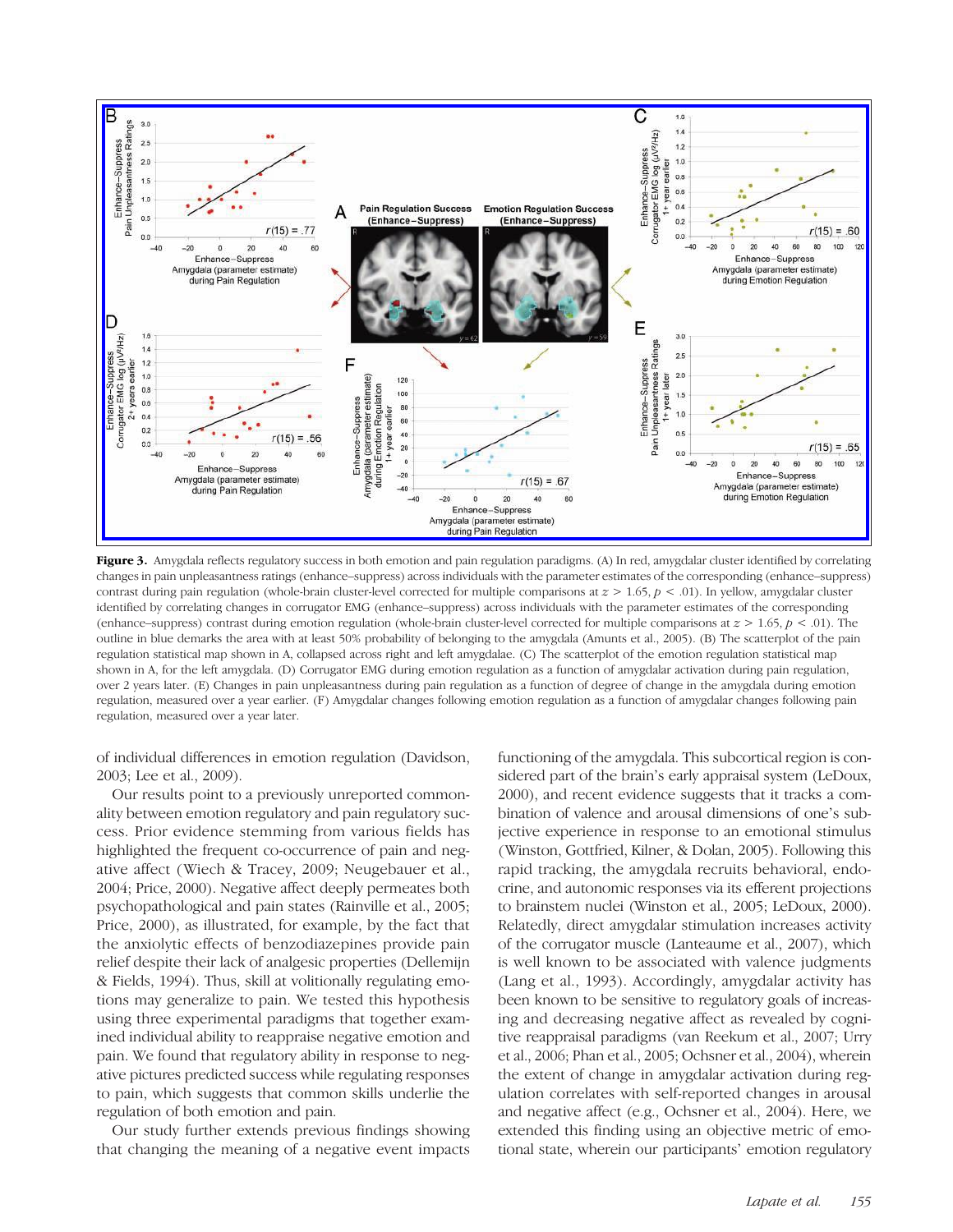abilities, as measured by corrugator EMG activity, were predictive of the degree of change in activity of a left amygdalar cluster following emotion regulation instruction (Lee et al., 2010).

Notably, we found that emotion regulation success measured by corrugator EMG and left amygdalar activation during emotion regulation were both predictors of the modulation of amygdalar activation that was associated with pain regulation success. As noted earlier, the amygdala has been found to reflect emotion-dependent modulation of spinal nociceptive responses (Roy et al., 2009) and pain unpleasantness (Berna et al., 2010) following negative mood inductions. Here, we found that the degree of change in amygdalar activity while upregulating versus downregulating pain was associated with corresponding changes in subjective pain unpleasantness and heart rate. Of note, we found separate amygdalar clusters associated with regulatory success in the negative pictureinduced emotion and in the thermal pain paradigms. Although our whole-brain image acquisition is not ideally suited to support claims regarding the involvement of specific amygdalar nuclei during our tasks, it is possible that sensory modality-specific demands of our paradigms may have primarily engaged different areas of amygdalar reappraisal circuitry. For example, extracellular recordings of neurons located in the central nucleus of the amygdala of rats have demonstrated that the majority of them respond to thermal and mechanical, but not visual or auditory, stimuli (Neugebauer et al., 2004; Bernard et al., 1992). In contrast, projections from the visual cortex in the monkey have been shown to be primarily to basal and lateral nuclei (Iwai, Yukie, Suyama, & Shirakawa, 1987). Another related possibility is that reappraising noxious thermal stimulation, an intrinsically threatening stimulus, evoked marked arousal processing in the amygdala, which has been shown to be primarily reflected in dorsal nuclei activity (Davis, Johnstone, Mazzulla, Oler, & Whalen, 2010), consistent with the location of the peak in amygdalar BOLD signal associated with pain regulation success. In contrast, the reappraisal of negative images containing varying arousal levels and the reflection of reappraisal outcome in corrugator EMG, which is known to be particularly sensitive to the valence, rather than arousal, dimension of one's emotional responding (e.g., Lang et al., 1993), might have contributed to our finding a neural correlate of emotion regulatory success in a more ventral amygdalar region, previously shown to be implicated in valence processing (Davis et al., 2010). Despite our having found separate clusters reflecting amygdalar engagement across these two modalities of negative affect modulation, our finding that skills in reappraising negative emotion predicted the magnitude of change in the activation of the amygdala during pain regulation suggests that an important way in which affective style may influence the processing of pain is via an individual's ability to effectively modulate appraisal processes that are at least partially reflected in this brain area. The finding that individual differences in degree of modulation of the amygdala during an emotion regulation paradigm strongly predict individual differences in the degree of modulation of amygdalar activity during a pain regulation paradigm further corroborates this idea.

The unusual nature of this study, with independent assessments of regulatory skill following multiyear temporal intervals, provided us with an excellent opportunity to examine the stability of individual differences in affective responding. The fact that our predictions were confirmed despite significant intervals is a strong indicator of the stability of affective style (Davidson, 2003). The amygdala is one of a few regions for which the reliability of hemodynamic responses to emotional stimuli (i.e., fearful faces) has been verified ( Johnstone et al., 2005). Our results not only reinforce these findings by providing further evidence of the temporal stability of individual skill in voluntary regulation of negatively valenced emotional experience (Lee et al., 2009) but also indicate that they may be extended to the emotional components involved in pain processing via the engagement of the amygdala.

In our current report of trait-like variability in emotion and pain regulation success, we adopted a contrast between two active regulatory conditions (enhance and suppress), which maximized our ability to identify individual differences in change in activity in a known primary neural target of regulation (i.e., the amygdala). Although the focus in our analysis was on the amygdala, future work should address common involvement of cortical circuitry in pictureinduced emotion regulation and pain regulation, both across active regulation conditions (controlling for cognitive demand) and across the more commonly analyzed contrasts that include a passive control condition. Of note, the ventrolateral PFC has been shown to play a crucial role in the instantiation of top–down control of both emotion (Wager, Davidson, Hughes, Lindquist, & Ochsner, 2008) and pain processing (Salomons, Johnstone, Backonja, Shackman, & Davidson, 2007). Such analyses will shed light on whether circuitry involving the ventrolateral PFC is common across similar reappraisal processes of emotioneliciting information from different modalities.

Two limitations of the current work warrant future research. First, the nociceptive neuronal population in the amygdala is known to be heterogeneous: Although the majority of neurons respond to pain in an excitatory manner, some are inhibitory (Neugebauer et al., 2004; Bernard et al., 1992), which may underlie the amygdalar participation in stress-induced analgesia (Fields, 2000; Fox & Sorenson, 1994). Thus, delineating which neuronal groups in the amygdala are recruited under differential psychological contexts, leading to analgesic or hyperalgesic outcomes, requires further study. Lastly, although the inclusion of only men is a limitation, we previously found no gender differences in the reliability of emotion regulation skills as indexed by corrugator, suggesting that the predictive value of individual differences in affective style may be similarly valid across men and women (Lee et al., 2009). Future work should, however, include both women and men.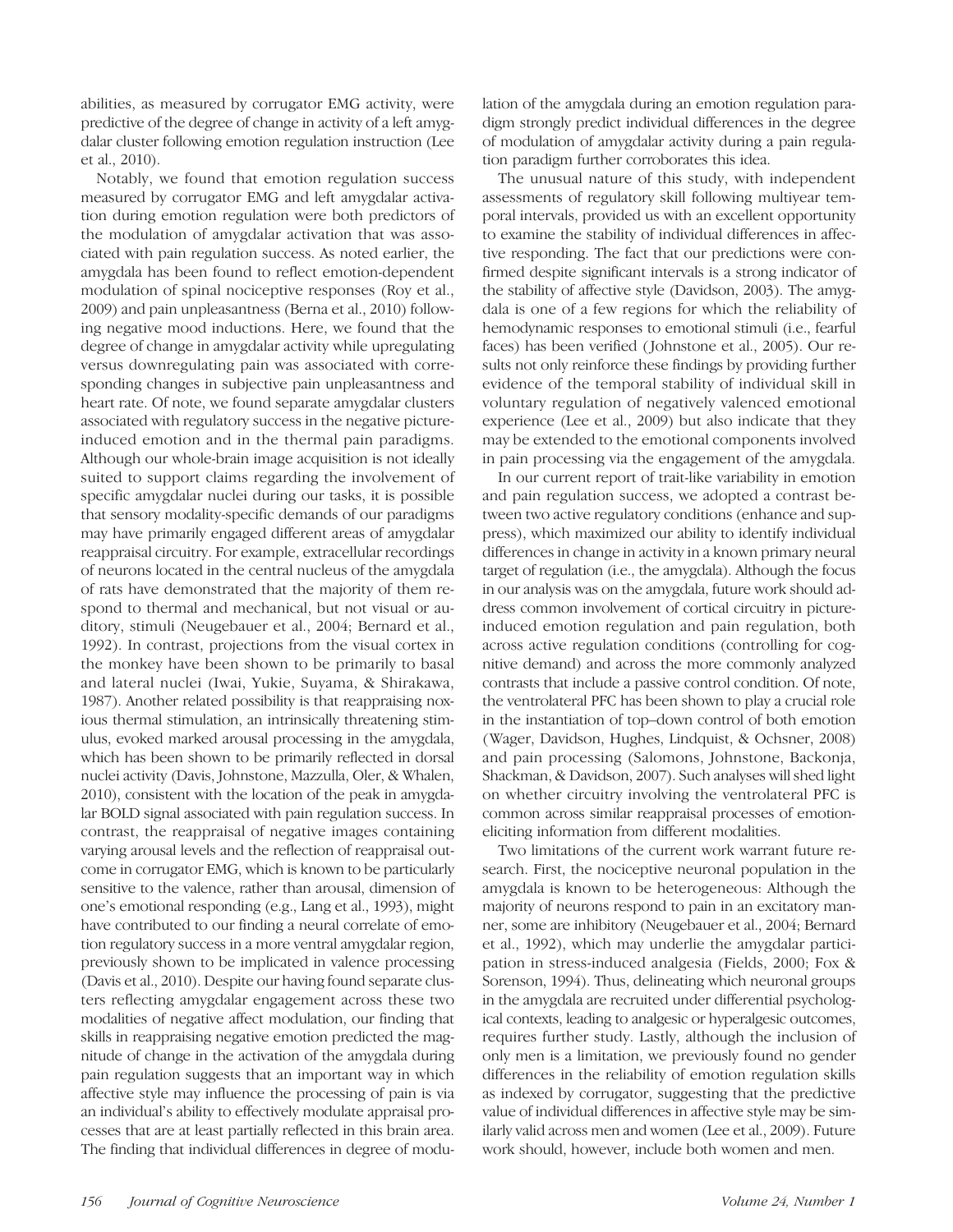In conclusion, our findings provide novel evidence that emotion regulation skills predict skill in regulating pain and that the amygdala reflects processes common to these two domains.

#### Acknowledgments

We thank A. S. Fox, A. S. Heller, K. N. Javaras, T. Johnstone, J. M. Ollinger, and A. N. DeClercq for helpful comments; L. Angelos, M. Anderle, A. M. Detloff, and R. Fisher for assistance in data acquisition; and D. M. Cole and I. Dolski at the Waisman Laboratory for Brain Imaging and Behavior for administrative support. This study was supported by National Institute of Mental Health grants R01-MH43454 and P50-MH069315 to R. J. D.

Reprint requests should be sent to Richard J. Davidson, Waisman Laboratory for Brain Imaging and Behavior, 1500 Highland Avenue, Madison, WI 53705-2280, or via e-mail: rjdavids@wisc.edu.

## REFERENCES

- Amunts, K., Kedo, O., Kindler, M., Pieperhoff, P., Mohlberg, H., Shah, N. J., et al. (2005). Cytoarchitectonic mapping of the human amygdala, hippocampal region and entorhinal cortex: Intersubject variability and probability maps. Anatomy and Embryology, 210, 343–352.
- Barrett, L. F., Bliss-Moreau, E., Duncan, S. L., Rauch, S. L., & Wright, C. I. (2007). The amygdala and the experience of affect. Social Cognitive and Affective Neuroscience, 2, 73-83.
- Berna, C., Leknes, S., Holmes, E. A., Edwards, R. R., Goodwin, G. M., & Tracey, I. (2010). Induction of depressed mood disrupts emotion regulation neurocircuitry and enhances pain unpleasantness. Biological Psychiatry, 67, 1083-1090.
- Bernard, J. F., Huang, G. F., & Besson, J. M. (1992). Nucleus centralis of the amygdala and the globus pallidus ventralis: Electrophysiological evidence for an involvement in pain processes. Journal of Neurophysiology, 68, 551–569.
- Bonanno, G. A., Papa, A., Lalande, K., Westphal, M., & Coifman, K. (2004). The importance of being flexible: The ability to both enhance and suppress emotional expression predicts long-term adjustment. *Psychological Science*, 15, 482-487.
- Bornhovd, K., Quante, M., Glauche, V., Bromm, B., Weiller, C., & Buchel, C. (2002). Painful stimuli evoke different stimulus-response functions in the amygdala, prefrontal, insula and somatosensory cortex: A single-trial fMRI study. Brain, 125, 1326–1336.
- Davidson, R. J. (2003). Affective neuroscience and psychophysiology: Toward a synthesis. Psychophysiology, 40, 655–665.
- Davis, F. C., Johnstone, T., Mazzulla, E. C., Oler, J. A., & Whalen, P. J. (2010). Regional response differences across the human amygdaloid complex during social conditioning. Cerebral Cortex, 20, 612-621.
- Dellemijn, P. L., & Fields, H. L. (1994). Do benzodiazepines have a role in chronic pain management? *Pain*, 57, 137–152.
- Drabant, E. M., McRae, K., Manuck, S. B., Hariri, A. R., & Gross, J. J. (2009). Individual differences in typical reappraisal use predict amygdala and prefrontal responses. **Biological** Psychiatry, 65, 367–373.
- Dube, A. A., Duquette, M., Roy, M., Lepore, F., Duncan, G., & Rainville, P. (2009). Brain activity associated with the electrodermal reactivity to acute heat pain. Neuroimage, 45, 169–180.
- Eippert, F., Veit, R., Weiskopf, N., Erb, M., Birbaumer, N., & Anders, S. (2007). Regulation of emotional responses elicited

by threat-related stimuli. Human Brain Mapping, 28, 409–423.

- Etkin, A., Klemenhagen, K. C., Dudman, J. T., Rogan, M. T., Hen, R., Kandel, E. R., et al. (2004). Individual differences in trait anxiety predict the response of the basolateral amygdala to unconsciously processed fearful faces. *Neuron*, 44, 1043–1055.
- Fields, H. L. (2000). Pain modulation: Expectation, opioid analgesia and virtual pain. Progress in Brain Research, 122, 245–253.
- Fox, R. J., & Sorenson, C. A. (1994). Bilateral lesions of the amygdala attenuate analgesia induced by diverse environmental challenges. Brain Research, 648, 215-221.
- Gross, J. J. (1998). Antecedent- and response-focused emotion regulation: Divergent consequences for experience, expression, and physiology. Journal of Personality and Social Psychology, 74, 224-237.
- Iwai, E., Yukie, M., Suyama, H., & Shirakawa, S. (1987). Amygdalar connections with middle and inferior temporal gyri of the monkey. *Neuroscience Letters*, 83, 25–29.
- Jackson, D. C., Malmstadt, J. R., Larson, C. L., & Davidson, R. J. (2000). Suppression and enhancement of emotional responses to unpleasant pictures. *Psychophysiology*, 37, 515–522.
- Johnstone, T., Somerville, L. H., Alexander, A. L., Oakes, T. R., Davidson, R. J., Kalin, N. H., et al. (2005). Stability of amygdala BOLD response to fearful faces over multiple scan sessions. Neuroimage, 25, 1112-1123.
- Lang, P. J., Bradley, M. M., & Cuthbert, B. N. (1999). The International Affective Picture System (IAPS): Technical manual and affective ratings. Gainsville, FL: University of Florida.
- Lang, P. J., Greenwald, M. K., Bradley, M. M., & Hamm, A. O. (1993). Looking at pictures: Affective, facial, visceral, and behavioral reactions. *Psychophysiology*, 30, 261-273.
- Lanteaume, L., Khalfa, S., Regis, J., Marquis, P., Chauvel, P., & Bartolomei, F. (2007). Emotion induction after direct intracerebral stimulations of human amygdala. Cerebral Cortex, 17, 1307-1313.
- LeDoux, J. E. (2000). Emotion circuits in the brain. Annual Review of Neuroscience, 23, 155-184.
- Lee, H., Heller, A., van Reekum, C. M., Nelson, B., & Davidson, R. J. (2010). Successful down-regulation of negative affect is associated with amygdala–PFC decoupling. Paper presented at the 16th Annual Meeting of the Organization for Brain Mapping, Barcelona, Spain.
- Lee, H., Shackman, A. J., Jackson, D. C., & Davidson, R. J. (2009). Test–retest reliability of voluntary emotion regulation. *Psychophysiology*, 46, 874-879.
- Neugebauer, V., Li, W., Bird, G. C., & Han, J. S. (2004). The amygdala and persistent pain. The Neuroscientist, 10, 221–234.
- Nichols, T., Brett, M., Andersson, J., Wager, T., & Poline, J. B. (2005). Valid conjunction inference with the minimum statistic. *Neuroimage*, 25, 653-660.
- Ochsner, K. N., Ray, R. D., Cooper, J. C., Robertson, E. R., Chopra, S., Gabrieli, J. D., et al. (2004). For better or for worse: Neural systems supporting the cognitive down- and up-regulation of negative emotion. Neuroimage, 23, 483-499.
- Petrovic, P., Carlsson, K., Petersson, K. M., Hansson, P., & Ingvar, M. (2004). Context-dependent deactivation of the amygdala during pain. *Journal of Cognitive Neuroscience*, 16, 1289–1301.
- Peyron, R., Kupers, R., Jehl, J. L., Garcia-Larrea, L., Convers, P., Barral, F. G., et al. (2007). Central representation of the RIII flexion reflex associated with overt motor reaction: An fMRI study. *Clinical Neurophysiology*, 37, 249-259.